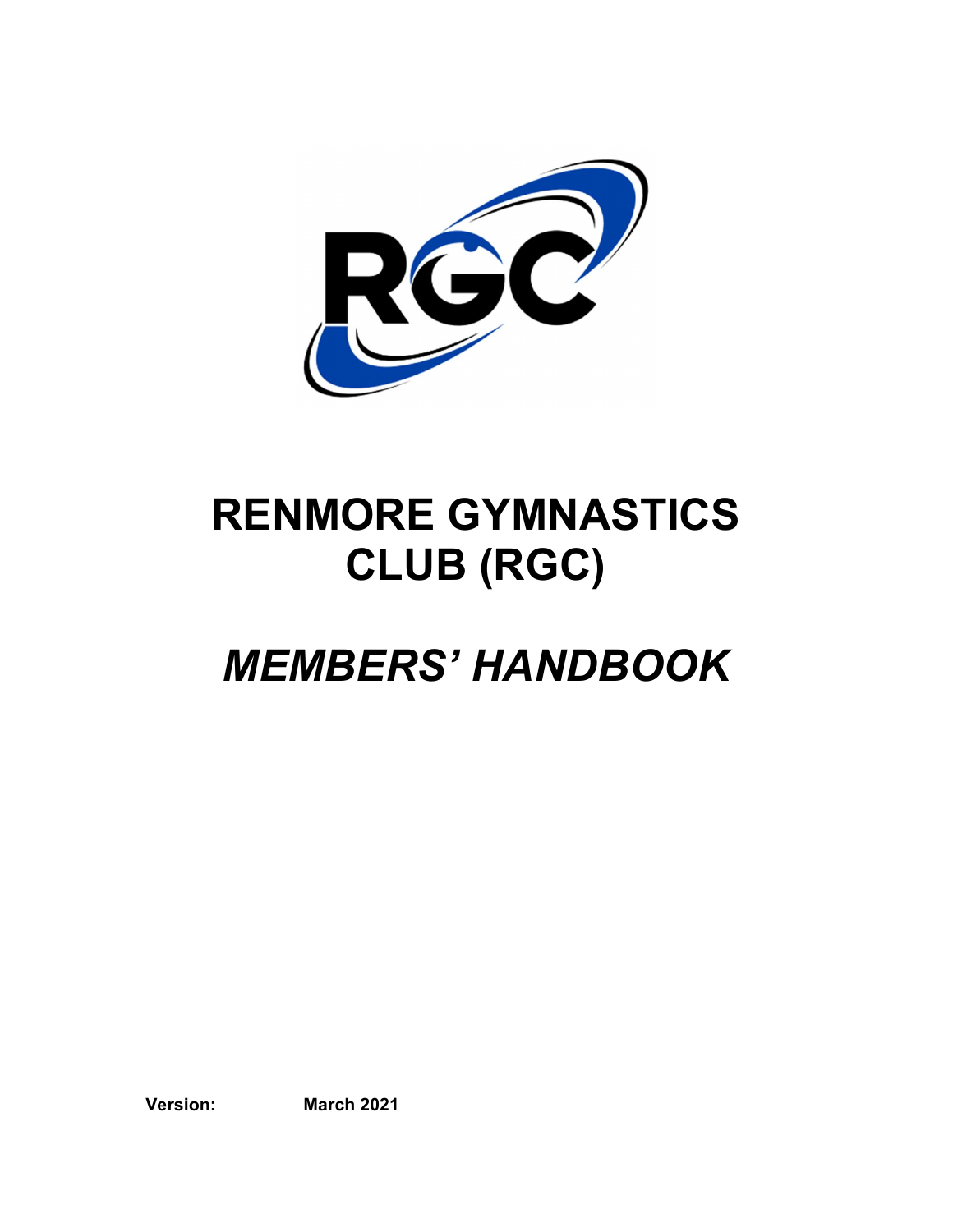#### REVISIONS TO MEMBERS' HANDBOOK

This table below is a record of all revisions made to this handbook.

| <b>Revision</b><br><b>Number</b> | Date of<br><b>Revision</b> | <b>Section Revised</b>          | <b>Revised By</b> | <b>Approved By</b> |
|----------------------------------|----------------------------|---------------------------------|-------------------|--------------------|
| 2021/01                          | 29-Jul-2021                | Welcome                         | Club Manager      | <b>BOD</b>         |
| 2021/02                          | 29-Jul-2021                | <b>Discounts</b>                | <b>BOD</b>        | <b>BOD</b>         |
| 2021/03                          | 05-Aug-2021                | <b>Gymnasts Pathway</b>         | <b>Head Coach</b> | <b>BOD</b>         |
| 2021/04                          | 14-Sep-2021                | <b>Discounts</b>                | <b>BOD</b>        | <b>BOD</b>         |
| 2021/05                          | 12-Oct-2021                | <b>Billing &amp; Statements</b> | <b>BOD</b>        | <b>BOD</b>         |
| 2021/06                          | 12-Oct-2021                | <b>Class Membership</b>         | <b>BOD</b>        | <b>BOD</b>         |
| 2021/07                          | 09-Nov-2021                | <b>Credit Policy</b>            | Club Manager      | <b>BOD</b>         |
| 2021/08                          | 09-Nov-2021                | Fee Policy                      | Club Manager      | <b>BOD</b>         |
|                                  |                            |                                 |                   |                    |
|                                  |                            |                                 |                   |                    |
|                                  |                            |                                 |                   |                    |
|                                  |                            |                                 |                   |                    |
|                                  |                            |                                 |                   |                    |
|                                  |                            |                                 |                   |                    |
|                                  |                            |                                 |                   |                    |
|                                  |                            |                                 |                   |                    |
|                                  |                            |                                 |                   |                    |
|                                  |                            |                                 |                   |                    |
|                                  |                            |                                 |                   |                    |

#### ORIGINAL DOCUMENT INFORMATION

Author: Eric O'Brien<br>
Approved by: RGC Board RGC Board of Directors Date Effective: 01-Mar-2021

| <b>Move - Grow - Thrive!</b> | <b>Policy Title</b>          | <b>Date Effective</b> |
|------------------------------|------------------------------|-----------------------|
|                              | <b>RGC Members' Handbook</b> | 01-Mar-2021           |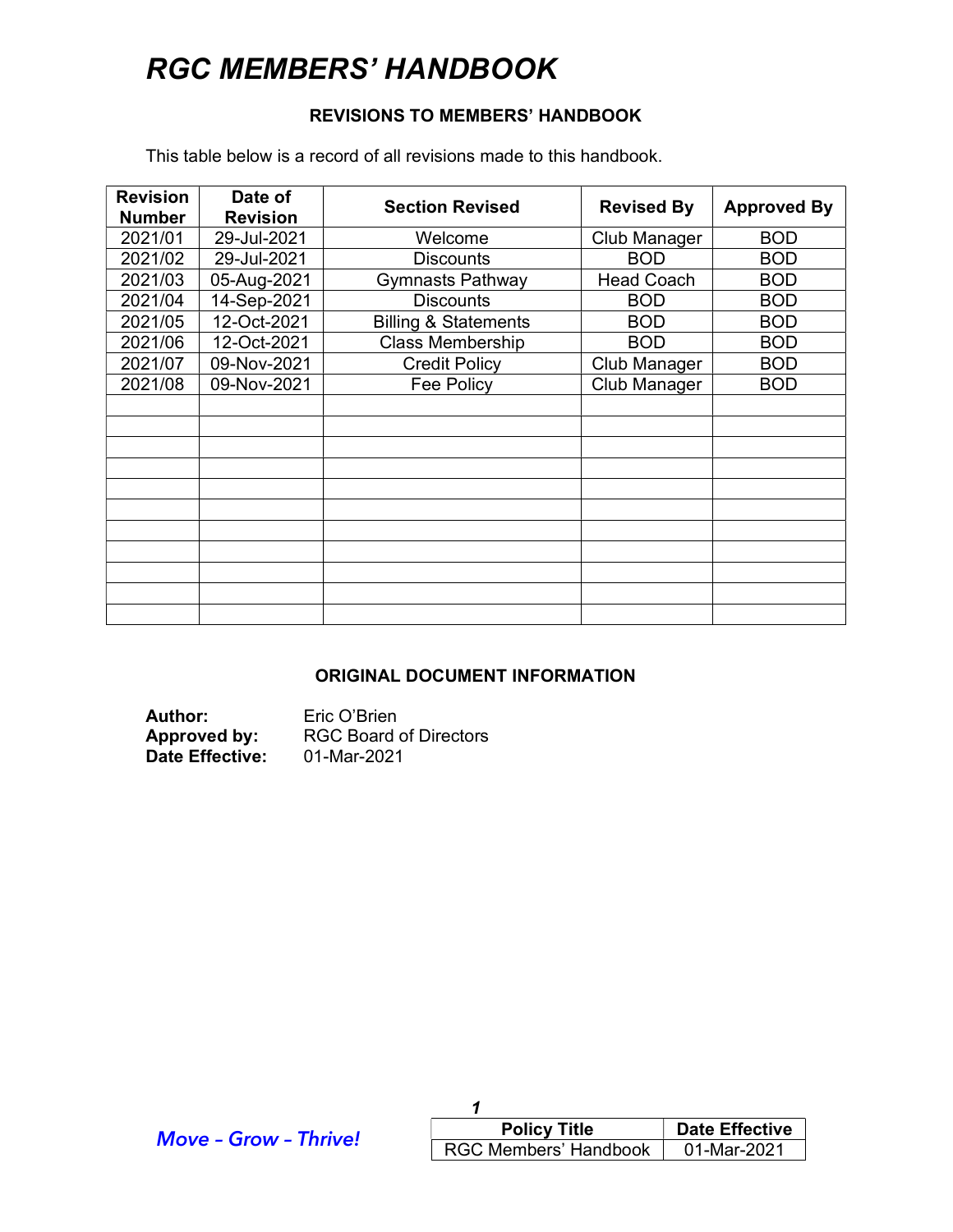### TABLE OF CONTENTS

| Part/<br><b>Section</b> | <b>Title</b>                                                                               | Page           |
|-------------------------|--------------------------------------------------------------------------------------------|----------------|
| Introduction            | Welcome to RGC!                                                                            | 4              |
| <b>Section 1</b>        | <b>Useful Contact Information</b>                                                          |                |
| <b>Section 2</b>        | <b>Initial Registration</b>                                                                | 5<br>6         |
| 2.1                     | <b>Customer Portal Account</b>                                                             | 6              |
| 2.2                     | <b>Class Assignment</b>                                                                    | 6              |
| 2.3                     | Previous Experience                                                                        | 6              |
| $\overline{2.4}$        | <b>RGC Performance Programmes</b>                                                          | 6              |
| 2.5                     | <b>Waiting Lists</b>                                                                       | $\overline{6}$ |
| 2.6                     | Provision of Personal Information                                                          | 7              |
| 2.7                     | Photography Policy                                                                         | $\overline{7}$ |
| 2.8                     | <b>CCTV Policy</b>                                                                         | $\overline{7}$ |
| 2.9                     | Agreement with RGC Terms & Conditions                                                      | $\overline{7}$ |
| 2.10                    | <b>RGC Data Policy</b>                                                                     | 7              |
| <b>Section 3</b>        | <b>Gymnasts Pathway</b>                                                                    | 8              |
| <b>Section 4</b>        | <b>Attendance &amp; Access to Training/Events</b>                                          | 9              |
| 4.1                     | <b>General Attendance Rules</b>                                                            | $\overline{9}$ |
| 4.2                     | <b>Training Attire &amp; Equipment</b>                                                     | 10             |
| 4.3                     | Accidents, Incidents & Illness                                                             | 10             |
| <b>Section 5</b>        | <b>RGC Dignity Charter</b>                                                                 | 11             |
| <b>Section 6</b>        | <b>Communication</b>                                                                       | 12             |
| 6.1                     | RGC<br>contact with Members/Parents in Relation<br>to                                      | 12             |
| 6.2                     | <b>Administrative/Financial Matters</b><br>Members/Parents contact with RGC in Relation to |                |
|                         |                                                                                            | 12             |
| 6.3                     | <b>Administrative/Financial Matters</b>                                                    | 12             |
|                         | How Coaches will Update Members/Parents of their<br>progression in RGC                     |                |
| 6.4                     | How Members/Parents can Contact Coaches                                                    | 12             |
| 6.5                     | How to Make a Complaint                                                                    | 13             |
| <b>Section 7</b>        | <b>Event Volunteering</b>                                                                  | 13             |
| <b>Section 8</b>        | <b>Club Fundraising</b>                                                                    | 14             |
| <b>Section 9</b>        | <b>Fee Policy</b>                                                                          | 14             |
| 9.1                     | <b>Membership Fees</b>                                                                     | 14             |
| 9.2                     | Programme Fee Structure & Rates                                                            | 15             |
| 9.3                     | Programme Fees                                                                             | 15             |
| 9.4                     | Once Off Fees                                                                              | 15             |
| 9.5                     | Other Fees, Events & Purchases                                                             | 15             |
| <b>Section 10</b>       | <b>Discounts</b>                                                                           | 16             |
| 10.1                    | <b>Family Member Discount</b>                                                              | 16             |
| 10.2                    | <b>Multiple Class Discount</b>                                                             | 16             |

| <b>Policy Title</b>          | <b>Date Effective</b> |
|------------------------------|-----------------------|
| <b>RGC Members' Handbook</b> | 01-Mar-2021           |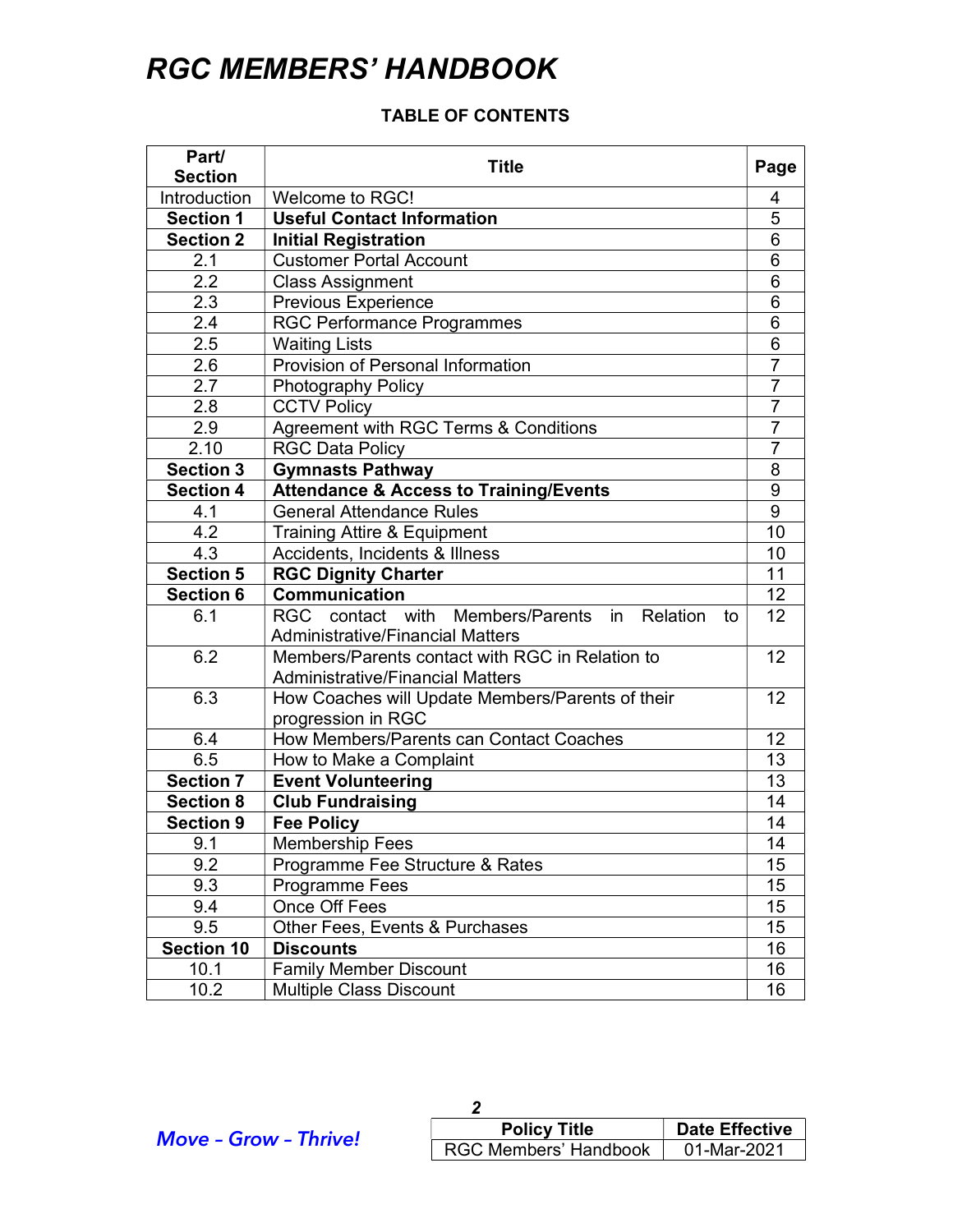| <b>Section 11</b> | <b>Billing &amp; Statements</b>             | 16 |
|-------------------|---------------------------------------------|----|
| 11.1              | <b>General Guidelines</b>                   | 16 |
| 11.2              | <b>Monthly Billing Process</b>              | 16 |
| 11.3              | Late Payment                                | 17 |
| 11.4              | <b>Financial Data Processing</b>            | 17 |
| <b>Section 12</b> | <b>Credit Policy</b>                        | 17 |
| 12.1              | <b>General Guidelines</b>                   | 17 |
| 12.2              | <b>Prolonged Absences</b>                   | 17 |
| 12.3              | Return from Injury Credit                   | 18 |
| 12.4              | Single Class/Event Credit & Make-Up Classes | 18 |
| 12.5              | <b>Events Outside RGC's Control</b>         | 18 |
| <b>Section 13</b> | <b>Financial Difficulty</b>                 | 18 |
| <b>Section 14</b> | <b>Account Queries</b>                      | 19 |
| <b>Section 15</b> | <b>Refunds</b>                              | 19 |
| 15.1              | <b>Refund Policy</b>                        | 19 |
| 15.2              | Future Classes/Camps/Courses etc            | 19 |
| <b>Section 16</b> | <b>Class Membership/Cancellation Policy</b> | 19 |

| <b>Move - Grow - Thrive!</b> | <b>Policy Title</b>                 | <b>Date Effective</b> |
|------------------------------|-------------------------------------|-----------------------|
|                              | RGC Members' Handbook   01-Mar-2021 |                       |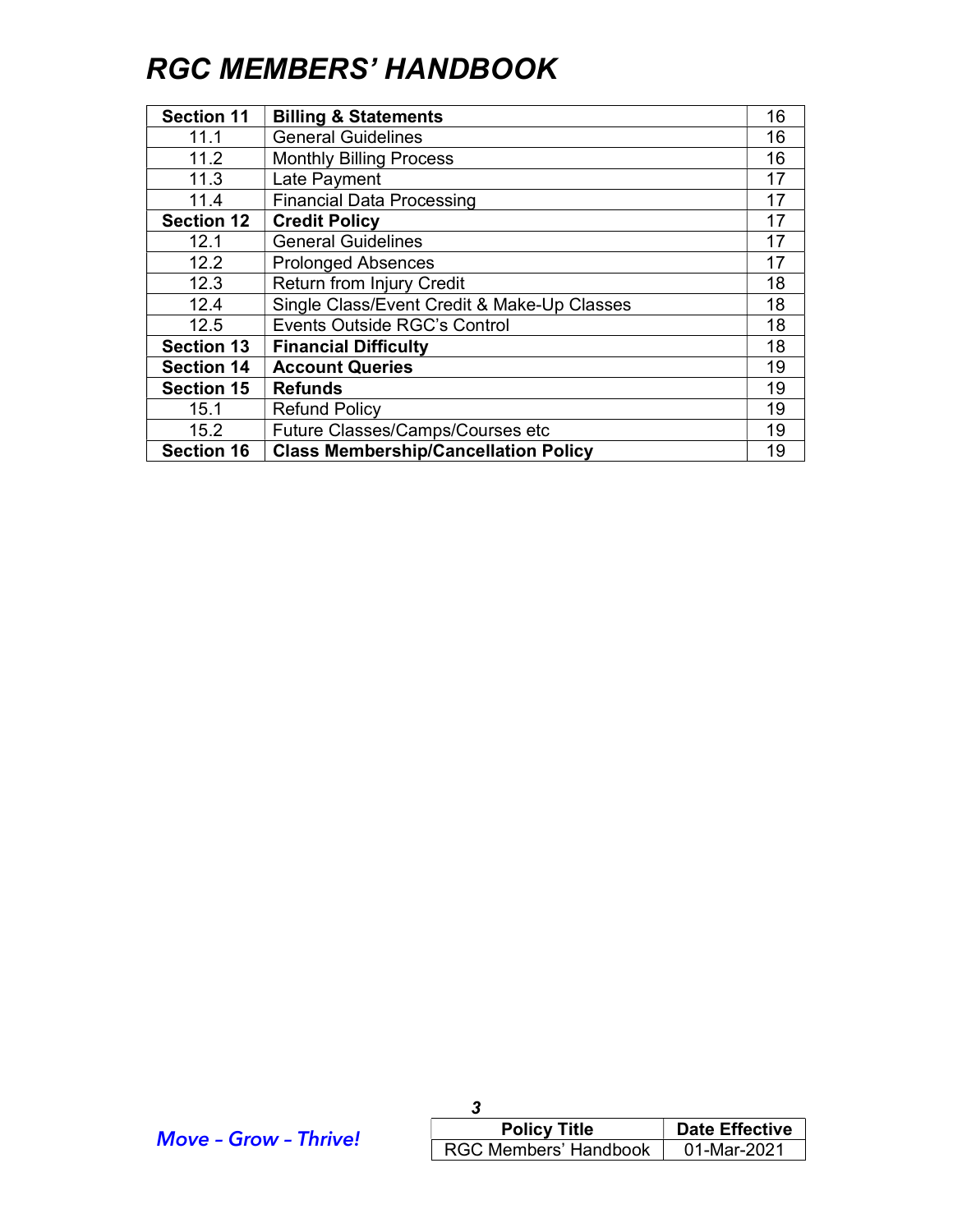### WELCOME TO RGC!

Beginning as a community club training in local halls and schools, we have rapidly grown to become one of the biggest non-profit gymnastics clubs in Ireland. The club was incorporated in 2009 and retains a community-based atmosphere for members. Led by our volunteer Board of Directors, our full and part-time staff provide excellent coaching and administrative services to members. We offer multiple disciplines of gymnastics training from beginner to high performance, so we hope that you enjoy your time here and "Move – Grow – Thrive!" with us.

- RGC's Mission: Our mission is to coach our members towards their full potential in a safe, fun and progressive gymnastics environment.
- RGC's Vision: RGC is dedicated to gymnastics through world-class excellence in our leadership, training & facilities.

RGC's Tenets: Our tenets guide us in our development, standards and growth;

- Leadership: To lead with courage, professionalism, innovation & pride.
- **Education:** Developing our people in gymnastic movement, life skills, health, & wellbeing.
- Community: Creating an inclusive environment that fosters personal growth & a shared sense of achievement.
- Performance: Commitment to best practice by empowering performance at all ability levels.

#### Club Affiliations & Training Standards

RGC is affiliated with our National Governing Body (NGB), Gymnastics Ireland (GI), and Galway Sports Partnership. All staff are qualified coaches and administrators who complete Garda vetting, child safeguarding and first aid courses. If you have any queries about your training or the club itself, please feel free to reach out and ask.

#### Gymnastics as a Sport

Gymnastics is a fun sport, but it isn't always easy, and progress doesn't happen overnight. Through purposeful practice our members build strength, flexibility, agility, coordination and confidence, but it takes both hard work and time. Be committed, patient and the results will follow, with us supporting your gymnast at every step.

To encourage your gymnast, ask questions like "Did you have fun?" and "What was the most fun?" Try to not ask things like "What did you learn today?" or "Can you do a handstand yet?". Remember, all of our gymnasts started with no prior experience, and we have instructed thousands of young people of all abilities over our long history in a safe, fun and progressive environment.

Finally, I would like to reiterate our commitment to your gymnast on their journey with us and hope they enjoy their time with RGC & welcome to the club! Eric O'Brien, Club Manager, RGC

| <b>Move - Grow - Thrive!</b> | <b>Policy Title</b>                 | <b>Date Effective</b> |
|------------------------------|-------------------------------------|-----------------------|
|                              | RGC Members' Handbook   01-Mar-2021 |                       |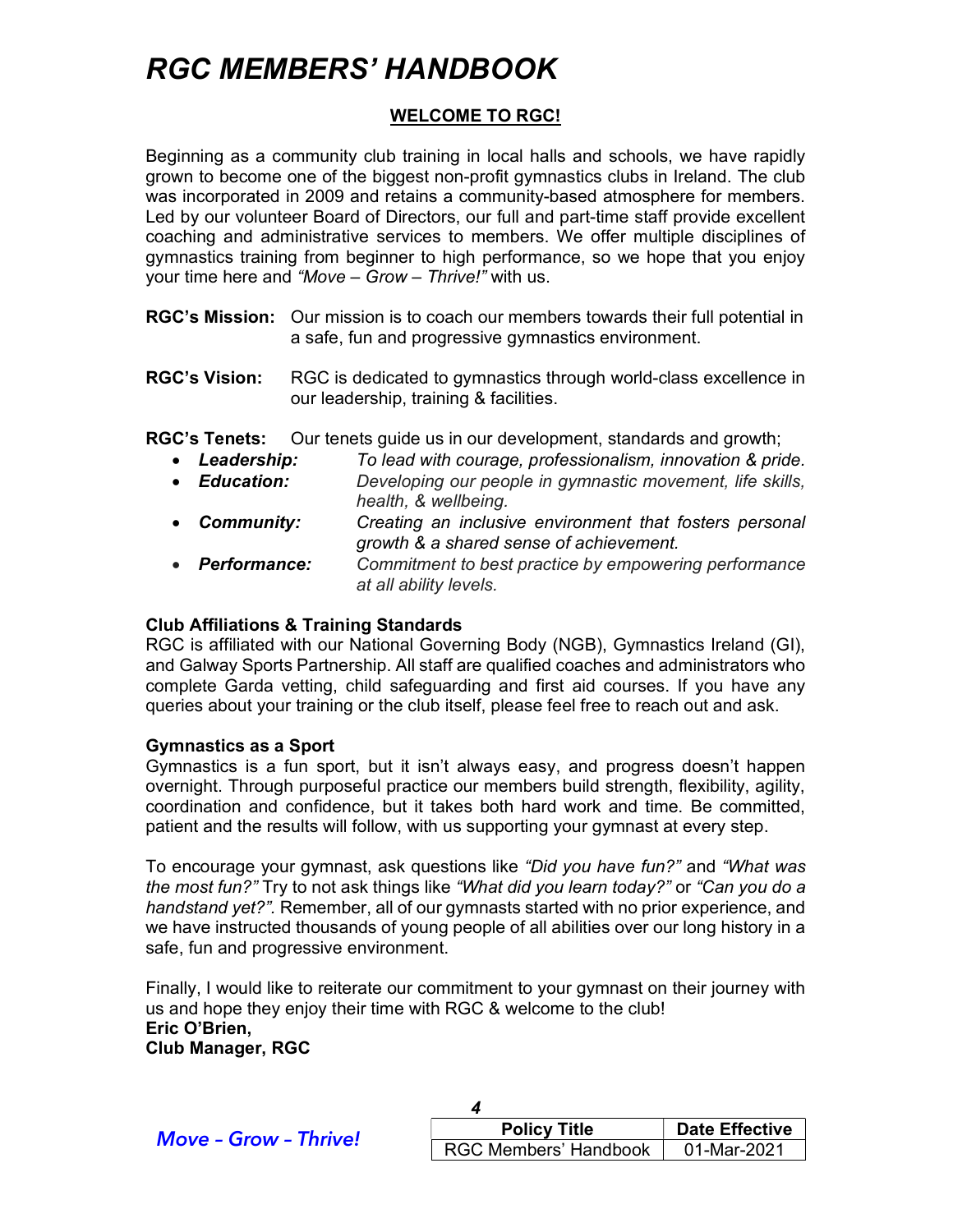#### SECTION 1

#### USEFUL CONTACT INFORMATION

#### 1.1 Club Address

 RGC, Unit 8, Racecourse Business Park, Ballybrit, Galway City H91 EK25

#### 1.2 Club Contact Numbers

 Main Phone Line: 091 392 544 Club Text Alert System: SMSPortal.com

#### 1.3 Club Website/Pages

Website: renmoregymnastics.org Facebook: facebook.com/renmoregymnasticsclub/ Instagram: instagram.com/renmoregymnasticsclub/

#### 1.4 Useful Club Email Addresses

General Enquiries: reception@renmoregymnastics.org Account Enquiries: club@renmoregymnastics.org \*See Section 6 for more info

#### 1.5 Team RGC

 Club Manager: Eric O'Brien Head Coach: Sally Batley Head of Participation: Sam Marciano Club Secretary: Emma Flaherty Not forgetting to mention our excellent Discipline & Group Lead Coaches and our fantastic part time coaches and Support Team staff.

#### 1.6 Your Notes

Member's Discipline/Group Lead: Member's GI Number: Other Notes:

| <b>Move - Grow - Thrive!</b> | <b>Policy Title</b>                 | <b>Date Effective</b> |
|------------------------------|-------------------------------------|-----------------------|
|                              | RGC Members' Handbook   01-Mar-2021 |                       |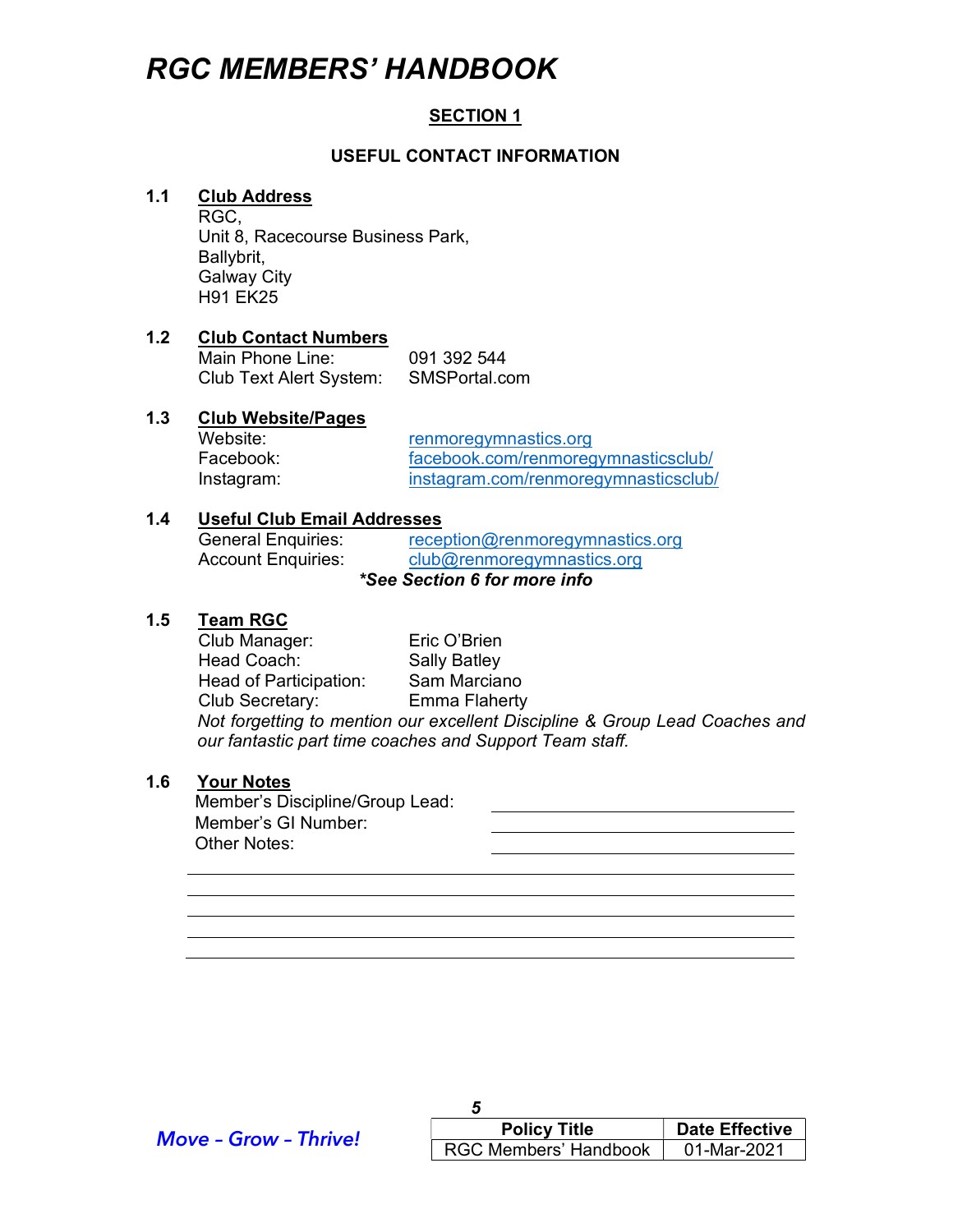#### SECTION 2

#### INITIAL REGISTRATION

#### 2.1 Customer Portal Account

 Please ensure that you have correctly entered all required details of your members on your account. When you have done this, please select which class you would like your members to attend. You can submit requests for as many classes as you like and we will approve the first class that becomes available for you. All members of RGC, must have a registered account on our software provider. Our current software provider is iClassPro. The customer portal is available at;

https://app.iclasspro.com/parentportal/renmoregymnastics/

 You will receive confirmation of your enrolment, class selection and approval via email once completed.

#### 2.2 Class Assignment

 All new members will join the club as a beginner. The class will be based on their age as described in Section 3.

#### 2.3 Previous Experience

 If your gymnast has trained with another registered club, RGC may register them as beginners. This is to allow our highly qualified coaches the opportunity to assess the gymnast and their ability as other clubs operate to differing standards of training. After this initial period of assessment, the coaching team may recommend the gymnast move to another group based on their ability.

 If your gymnast trained at a high level with another registered gymnastics club, please email the club with the details pertaining to their previous training level/hours per week etc. With this information, our coaching team may be able to recommend inviting your gymnast for a trial to recommend the best group to join.

#### 2.4 RGC Performance Programmes

 Enrolment to our performance programmes is by coaching team recommendation and/or trial only.

#### 2.5 Waiting Lists

 Due to a heavy subscription of our classes, RGC must operate waiting lists for all groups. Unfortunately, we are unable to give an approximate waiting time for our waiting lists. You are welcome to change the classes you would like to enrol in through our Customer Portal. Should our waiting lists grow too long, we may pause the list to prevent it getting too large. Annually we assess our training schedules and may move/add/cancel classes. In this case, you will be informed by email. If we create a new waiting list, we will notify members/waiting members via our website and social media.

| <b>Move - Grow - Thrive!</b> | <b>Policy Title</b>          | <b>Date Effective</b> |
|------------------------------|------------------------------|-----------------------|
|                              | <b>RGC Members' Handbook</b> | 01-Mar-2021           |

6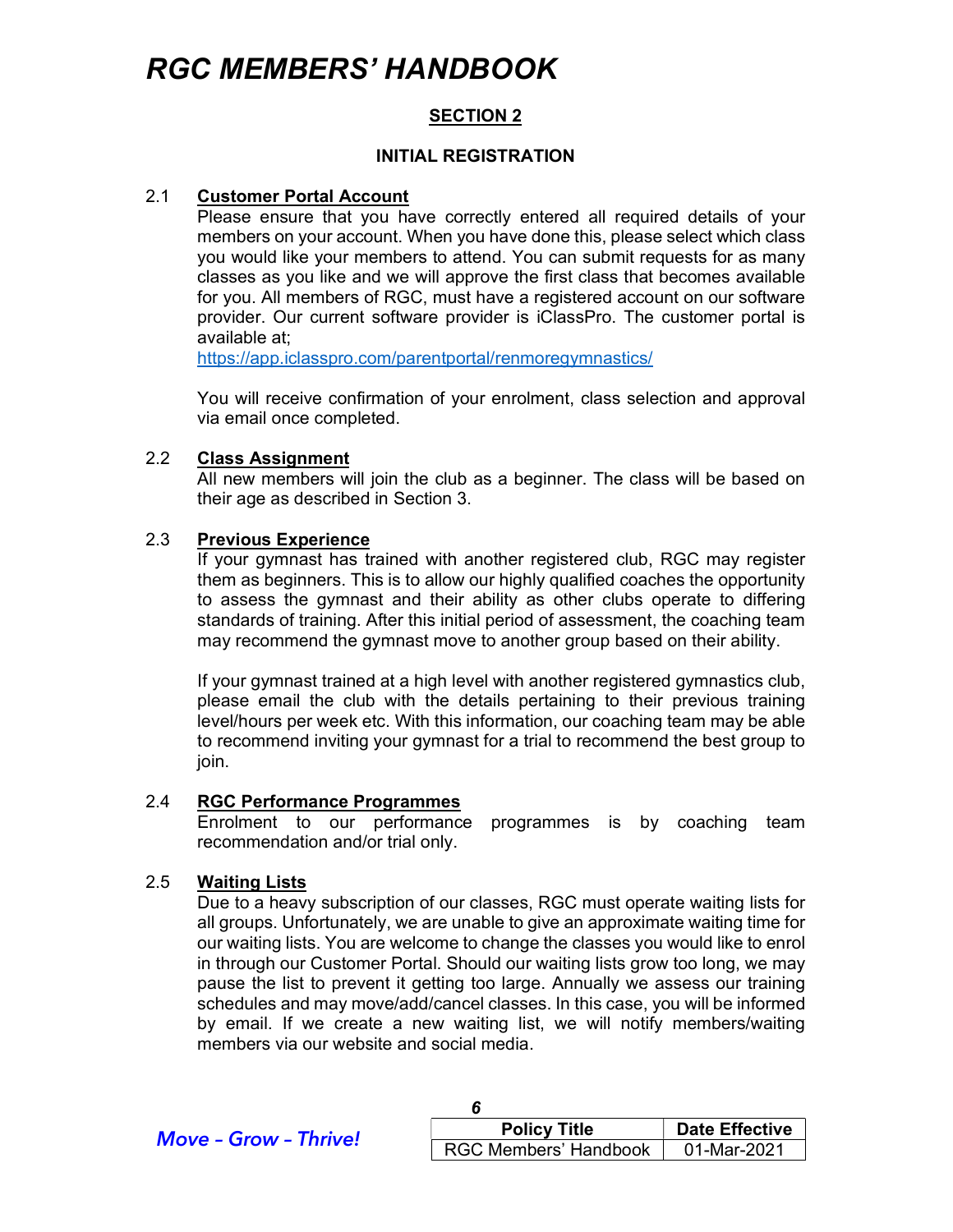If a space becomes available, we will contact you by email and offer you a timeslot which we currently have available in a group. If a member rejects a class offer more than twice, RGC may notify you that no more spaces will be offered to you.

#### 2.6 Provision of Personal Information

It is a requirement to inform us of any relevant medical information or updates (medical/dietary/physical/allergies etc) when registering and updating members profiles. This allows us to properly plan for any situation which may arise. This information is dealt with in the strictest of confidence.

#### 2.7 Photography Policy

 Members are required to consent to our photography policy (on the Customer Portal) prior to commencing training. However, if you do not wish for you, or your child to be photographed or videoed, please inform the club by email. Please note that at large club events, we cannot guarantee that your child will be excluded from all media.

Spectators are NOT allowed to take photographs or videos of members while they are training or the general gym area. Please inform a staff member if you see someone operating a camera without permission.

#### 2.8 CCTV Policy

 This system is used solely to deter criminal activity and to improve both staff and member safety. All information gathered by the CCTV system will be treated as personal data with protection provided by the relevant acts. Only in the case of a court order or request from the Gardaí, will information from the CCTV system be released outside of RGC. This system operates 24 hours a day and year-round.

#### 2.9 Agreement with RGC Terms & Conditions

It is mandatory that all members agree to RGC's Terms and Conditions of membership, as well our National Governing Body's Codes of Conduct, by electronically signing the Mandatory Membership Agreement online. This is found in the Customer Portal and must be completed before training may begin. By agreeing to these terms, all members acknowledge that they have read and understood these Rules, Policies and Codes of Conduct.

#### 2.10 RGC Data Policy

 RGC handles all collected data with absolute confidentiality. We will only collect or request data that is necessary to allow us to conduct our operations efficiently and correctly. We act as the data controller and utilises various third-party software providers as data processors. Further information is available in our GDPR Policy and on request by contacting the club.

| <b>Move - Grow - Thrive!</b> |  |
|------------------------------|--|
|------------------------------|--|

| <b>Policy Title</b>          | <b>Date Effective</b> |
|------------------------------|-----------------------|
| <b>RGC Members' Handbook</b> | 01-Mar-2021           |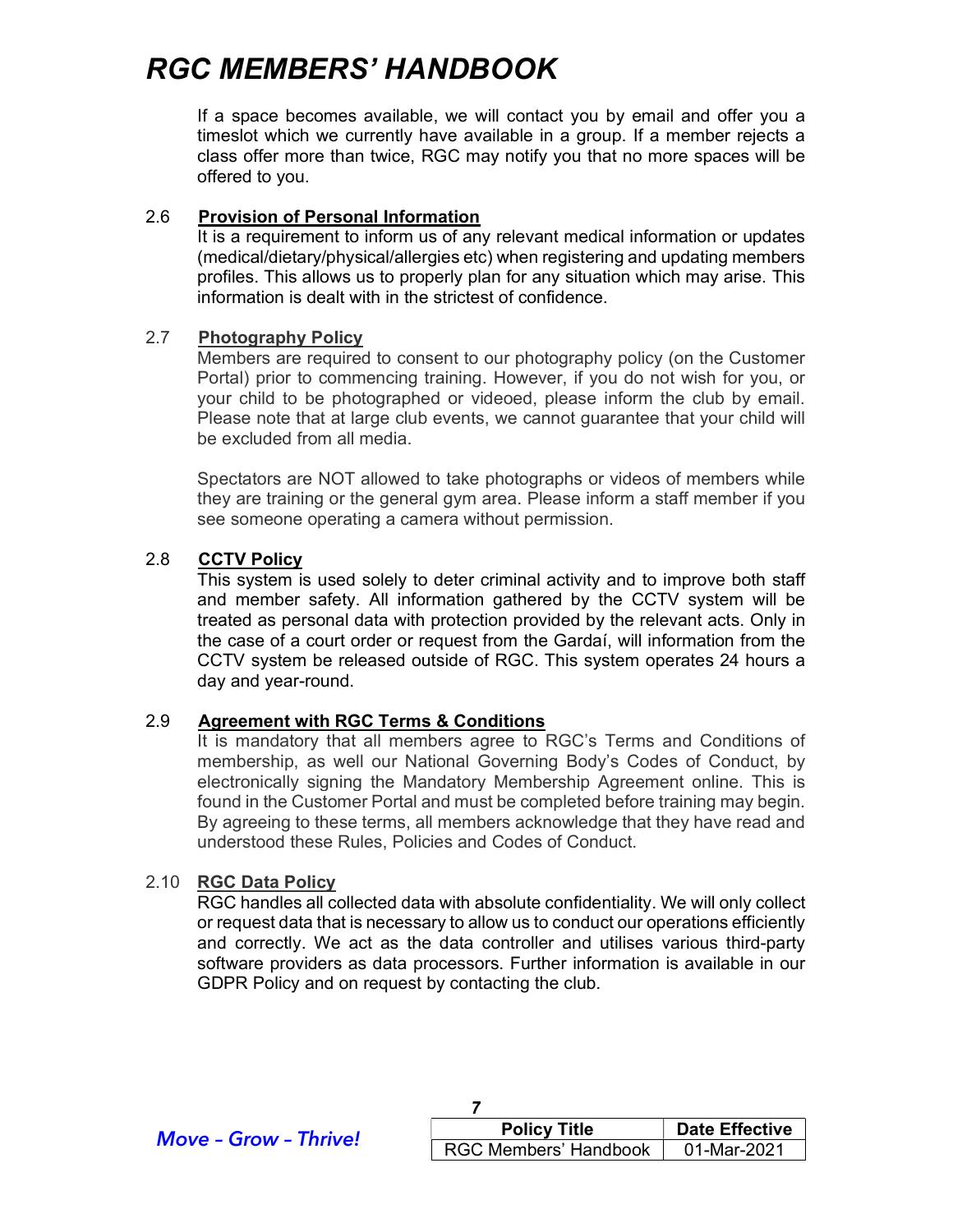#### SECTION 3

#### GYMNASTS PATHWAY

All members entering RGC are assigned to the age group which is most appropriate for them. Our gymnast's pathway allows our members to excel through their efforts, following a coach led structured approach to progression.

A simplified view of the pathway is illustrated below;



PARTICIPATION PROGRAMMES (Open to all members based on their ability)

Note 1 – Some groups may have more than one sub-group (ie A, B or C, with A being the entry level sub-group)

Note 2 – Gymnasts will be considered for progress along the pathway after assessment by their coaches and successful completion of the relevant skill set in their grade.

| <b>Move - Grow - Thrive!</b> | <b>Policy Title</b>   | <b>Date Effective</b> |  |
|------------------------------|-----------------------|-----------------------|--|
|                              | RGC Members' Handbook | 01-Mar-2021           |  |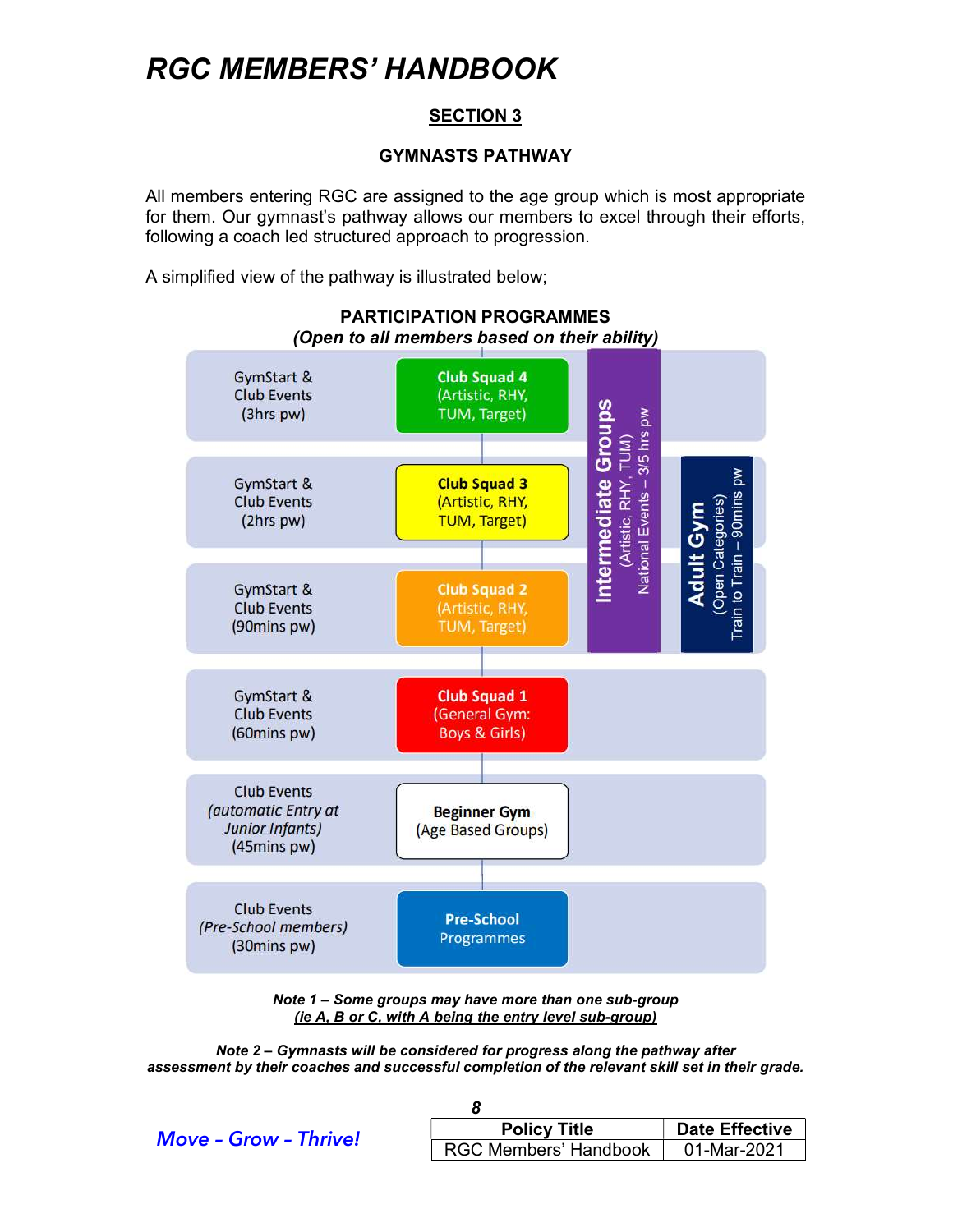

#### **SECTION 4**

#### ATTENDANCE & ACCESS TO TRAINING/EVENTS

#### 4.1 General Attendance Rules

 RGC records the attendance of all members. Please contact the club as soon as possible before your session if you will be late or not attending.

 Members will be admitted to class shortly before it is due to commence. You are asked not to arrive too early for classes as this may lead to disruption of ongoing training. RGC is not responsible for unsupervised members who are not currently in a training class (ie in the lobby or outside the building). Staff cannot dismiss members prior to confirming that their parent is there to collect them. We also ask parents to arrive shortly before the scheduled class is due to finish.

 Parents should not attempt to distract or call their children while they are in class. This is unsafe for the member and other members in the training area. Parents are not permitted to remain in the gym during training unless specifically requested to do so by a coach.

 Members attending class are strictly prohibited from using equipment other than that which they are currently being instructed to use. Members are also required to assist in tidying their workspace at the end of each class.

 Please ensure that all members have gone to the toilet prior to training, as toilet breaks are disruptive to training. Toilets are not available for use by non-training members.

| <b>Move - Grow - Thrive!</b> | <b>Policy Title</b>   | <b>Date Effective</b> |
|------------------------------|-----------------------|-----------------------|
|                              | RGC Members' Handbook | 01-Mar-2021           |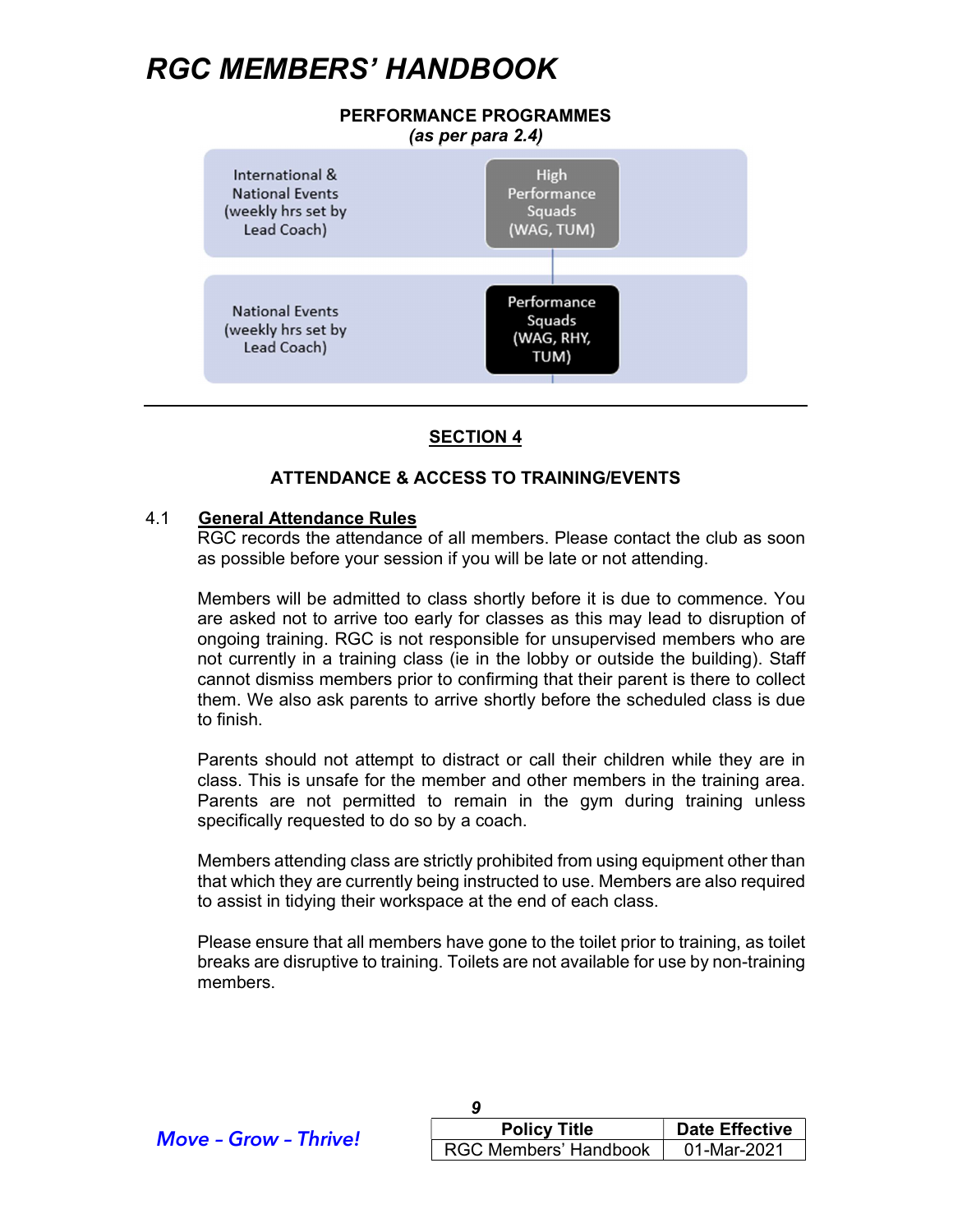#### 4.2 Training Attire & Equipment

Please ensure that members attend classes in suitable attire for exercising. We recommend tracksuits, leggings, shorts or leotards, which are available for purchase from RGC (but are not mandatory). Hair should be tied back. Members will be asked to take their socks off for safety reasons on occasion. Please inform the club if a member's foot needs to remain wrapped up due to infection.

Members training at competition level are required to purchase official RGC competition attire. Please contact the Club Secretary for more information.

 Members should bring drinking water in a labelled bottle. Please ensure that members do not bring nuts into the gym as other members have severe allergies.

To ensure member's belongings are not misplaced or taken home accidentally by another member, we suggest that all items are labelled clearly and permanently. All items that are left at the end of each day will be moved to the "Lost & Found". Items not collected within two weeks will be donated to charity.

#### 4.3 Accidents, Incidents & Illness

In the event of an accident, our trained staff will provide basic treatment on site. In the case of a more serious injury, our staff will contact an ambulance, while another member of staff will contact the member's parents/guardian. All RGC staff receive certified first aid training.

 Members showing any medical illness should be kept home from training. Any members with symptoms of severe cough or cold may not be allowed to attend.

| <b>Move - Grow - Thrive!</b> | <b>Policy Title</b>   | <b>Date Effective</b> |
|------------------------------|-----------------------|-----------------------|
|                              | RGC Members' Handbook | 01-Mar-2021           |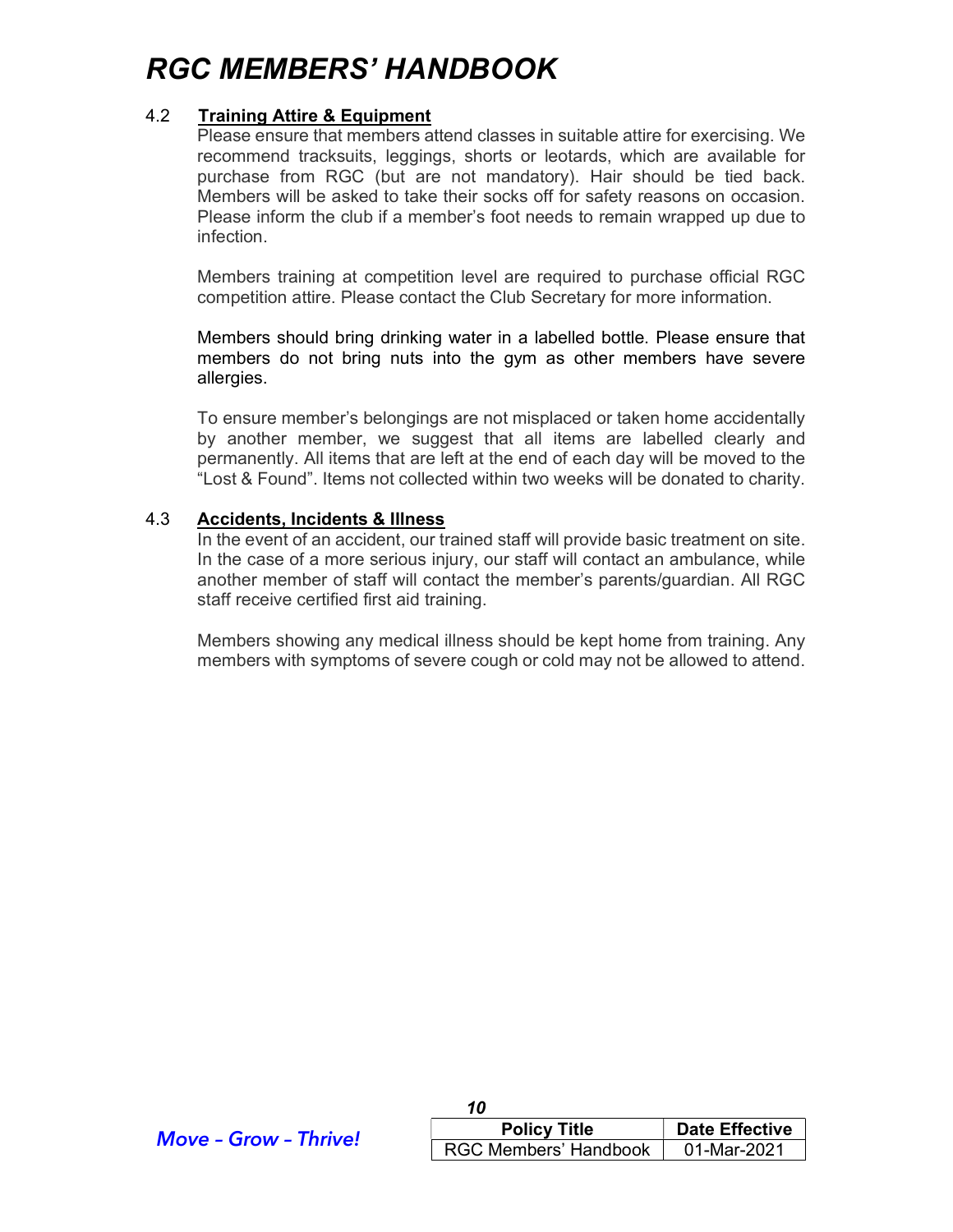#### SECTION 5

#### RGC DIGNITY CHARTER

All members, staff, parents and visitors to RGC agree to abide by our dignity charter. This charter is displayed throughout the gym and any location which we operate from.

We, the members of RGC, are committed to maintaining a friendly and professional environment for all that supports and encourages the right to individual dignity. All staff, members, parents and visitors of RGC are expected to respect the right of each individual to dignity, in what we consider our work environment, and in all activities undertaken by RGC.

All members should value and treat each other, staff, parents and visitors with the highest level of respect. Their participation in gymnastics should enable them to have fun, thrive, make friends and become better gymnasts.

Coaches and Leaders will execute their tasks in a manner which respects members of RGC for their individuality and diversity. All of us together, will strive to provide a tolerant and safe place for both working and participating in our activities.

Bullying, harassment or abuse in any form is NOT accepted and will NOT be tolerated. Our Policies, procedures and actions will underpin the principles and objectives of this Charter and contribute to a professional and respectful environment.

All staff, members, parents and visitors of RGC must uphold this charter and respect and comply with the club rules and code of conduct. They are expected to demonstrate the values of honesty, empathy, respect and inclusion at all times. All staff and members of the club should always take appropriate measures to help those in need if necessary, and seek staff assistance, when required, to prevent conflict peacefully.

Staff & Members at all levels have a specific responsibility to promote the provisions of this Charter. They are also expected to lead by example, not only in respect of their own behaviour, but also in response to the behaviour of others.

| <b>Move - Grow - Thrive!</b> | <b>Policy Title</b>          | <b>Date Effective</b> |
|------------------------------|------------------------------|-----------------------|
|                              | <b>RGC Members' Handbook</b> | 01-Mar-2021           |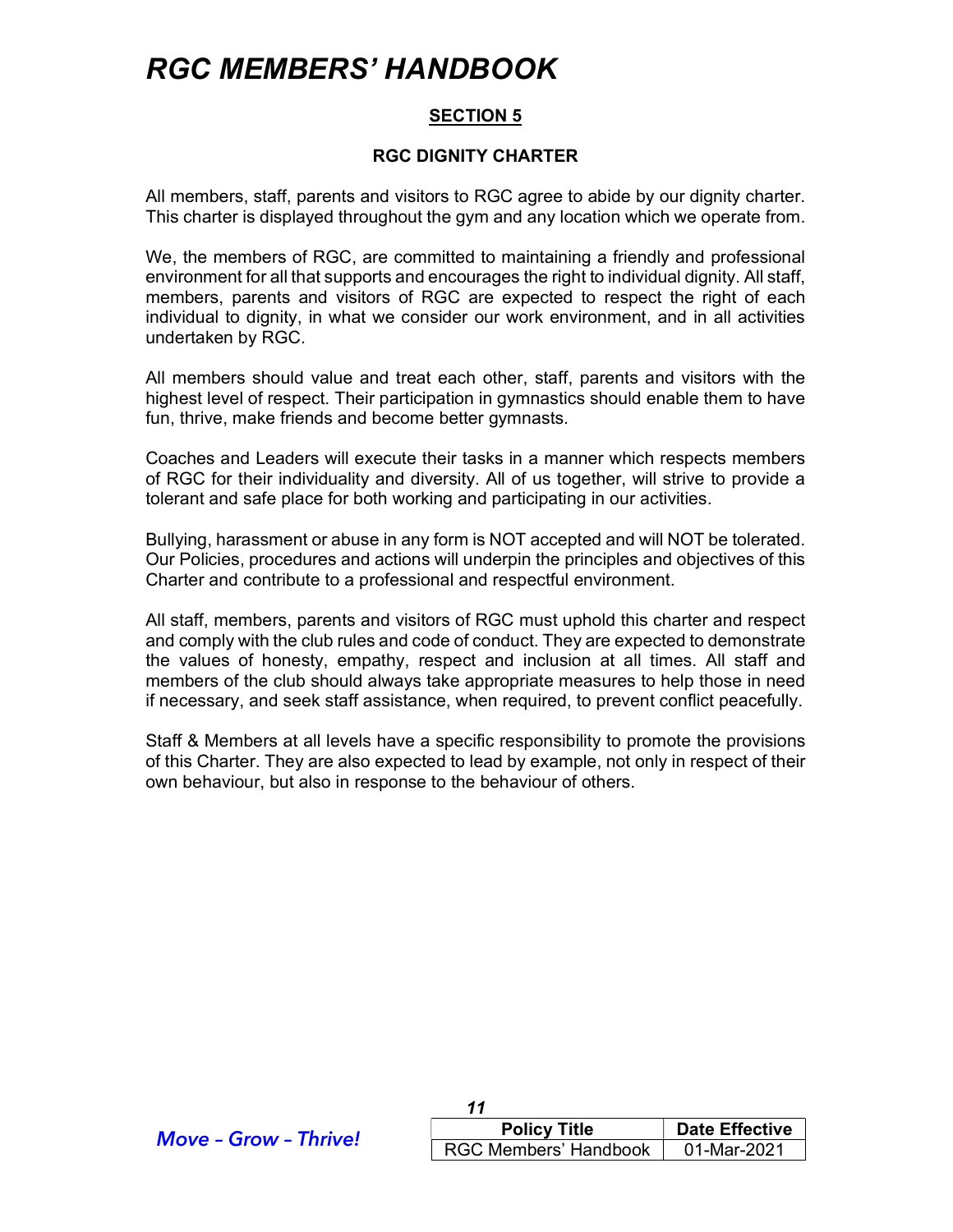#### SECTION 6

#### COMMUNICATION

Our staff will always strive to provide clear and concise communications to parents and members as required. However, parents and members are reminded that RGC has a large membership and may not always be able to provide feedback immediately upon receipt of a query. You are also asked to abide by the outlined methods to ensure clear communication between you and the club.

At all times, when a member is under 18 years of age, RGC will only communicate with the member's parent/guardian. We will only communicate with a member in relation to their account and will not engage with a third-party on their behalf.

In all communications, both staff and members are reminded of our Dignity Charter (Section 5) in how they communicate with each other.

6.1 How RGC will contact Members/Parents in Relation to Administrative/ Financial Matters

 Our Support Team, may occasionally need to contact a member/parent to confirm, amend or follow-up on administrative, billing and account issues. The club will primarily use email, followed by telephone and finally by letter should a response not be obtained. Please ensure that your current email address is on file and that emails from RGC are not assigned to your spam/junk folders.

6.2 How Members/Parents can contact RGC in Relation to Administrative/ Financial Matters

Parents should contact the club at reception@renmoregymnastics.org. Should a sufficient response not be obtained by the member/parent, they may then contact the Club Secretary for further guidance.

6.3 How Coaches will Update Members/Parents of their progression in RGC In line with the gymnast's pathway programme, coaches will give updates periodically throughout the year on a member's progress and any areas of concern by email. We are unable to deliver this feedback in person or by telephone.

#### 6.4 How Members/Parents can Contact Coaches

 Coaches are not permitted to discuss a member's progression, issues or concerns during a class. Coaches are not permitted to give their personal telephone number to members/parents, unless for specific training groups and previously agreed to by the member/parent.

 Should a member/parent wish to contact a coach, they should contact the club who will endeavour to facilitate contact with the coach at an appropriate time for both parties. Coaches will primarily answer such queries by email, however on occasion a meeting may be facilitated to address any serious areas of concern with the coach (or other RGC staff member). Members/Parents are requested to refrain from contacting coaches outside of this method, as

Date Effective

| <b>Move - Grow - Thrive!</b> | <b>Policy Title</b>          | <b>Date Effective</b> |
|------------------------------|------------------------------|-----------------------|
|                              | <b>RGC Members' Handbook</b> | 01-Mar-2021           |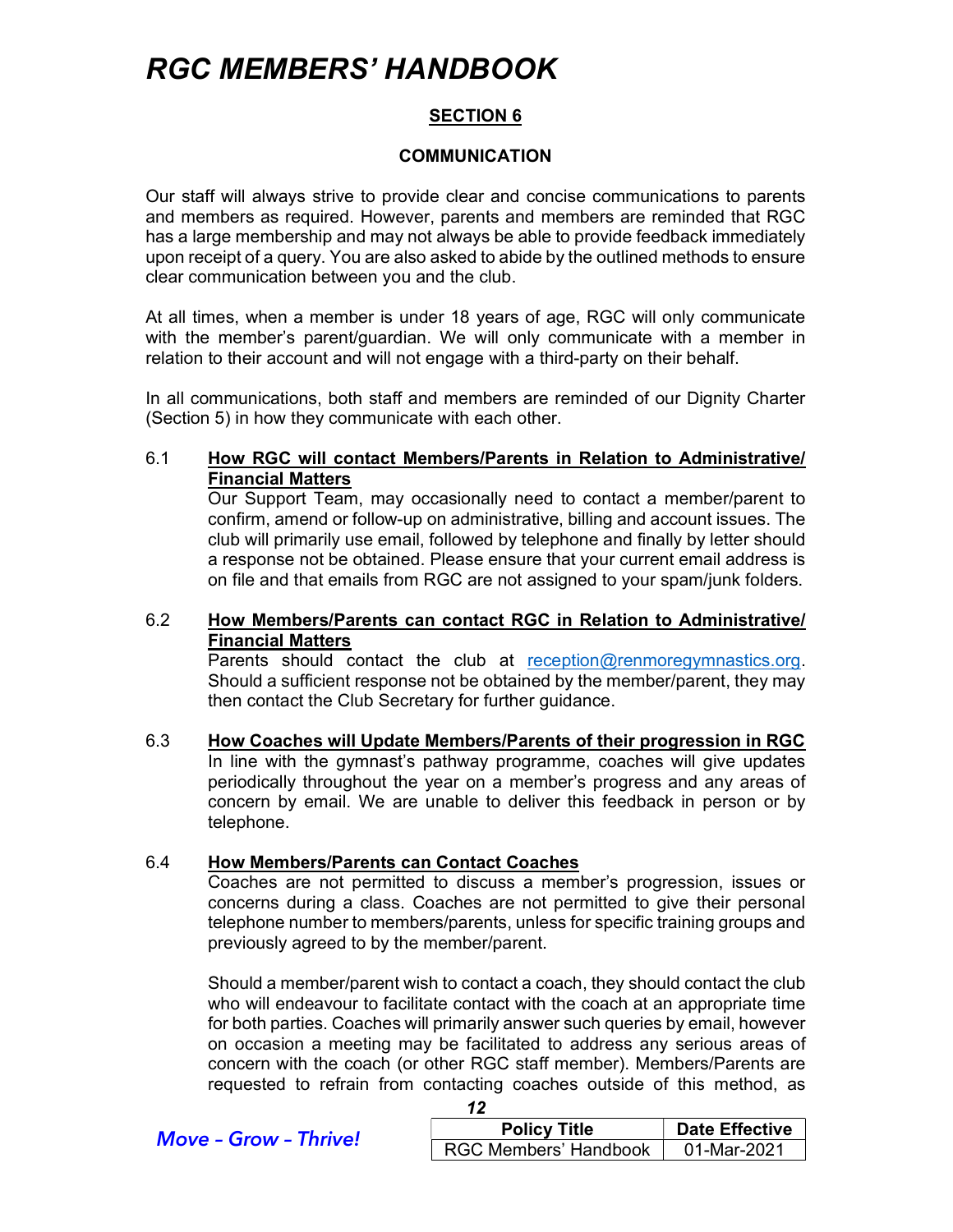coaches must give all members/parents the same amount of time and attention, with additional time allotted as required for members who require it upon sanction from the Head Coach.

 Members are asked to please refrain from asking coaches to discuss their membership between classes, as this keeps our coaches from getting to their next class on time.

#### 6.5 How to Make a Complaint

 Members/Parents may if they feel it is warranted, make a complaint about an RGC procedure or member of staff. This complaint should be submitted by email only to the Club Secretary and outline the following at a minimum:

- a. Date and time of incident.
- b. Location of incident.
- c. RGC staff involved or witnesses.
- d. Member/Parent involved or witnesses.
- e. A brief description of the incident.

All complaints are handled in the strictest of confidence and will be responded to by email within a reasonable time by an RGC staff member of an appropriate grade.

#### SECTION 7

#### EVENT VOLUNTEERING

Occasionally, the club will appeal to all members/parents to assist us in running medium and large club events. In the case of national events being run by Gymnastics Ireland, RGC will also appeal for members/parents to assist us as required.

Without volunteer assistance, neither RGC nor Gymnastics Ireland can host these events. Volunteers may be asked to fill chaperone, administrative or general assistance duties and we would hope that members/parents would see the benefit in assisting us to deliver quality and fun events to our most valuable asset, the members.

Prior to such events, RGC will issue an appeal by email and then give further instructions to volunteers, such as point of contact, timings, duties etc as well as Garda Vetting information. Garda Vetting is required to ensure that we continue to provide a safe and secure environment for all our members and guest gymnasts.

| <b>Move - Grow - Thrive!</b> | <b>Policy Title</b>   | <b>Date Effective</b> |
|------------------------------|-----------------------|-----------------------|
|                              | RGC Members' Handbook | 01-Mar-2021           |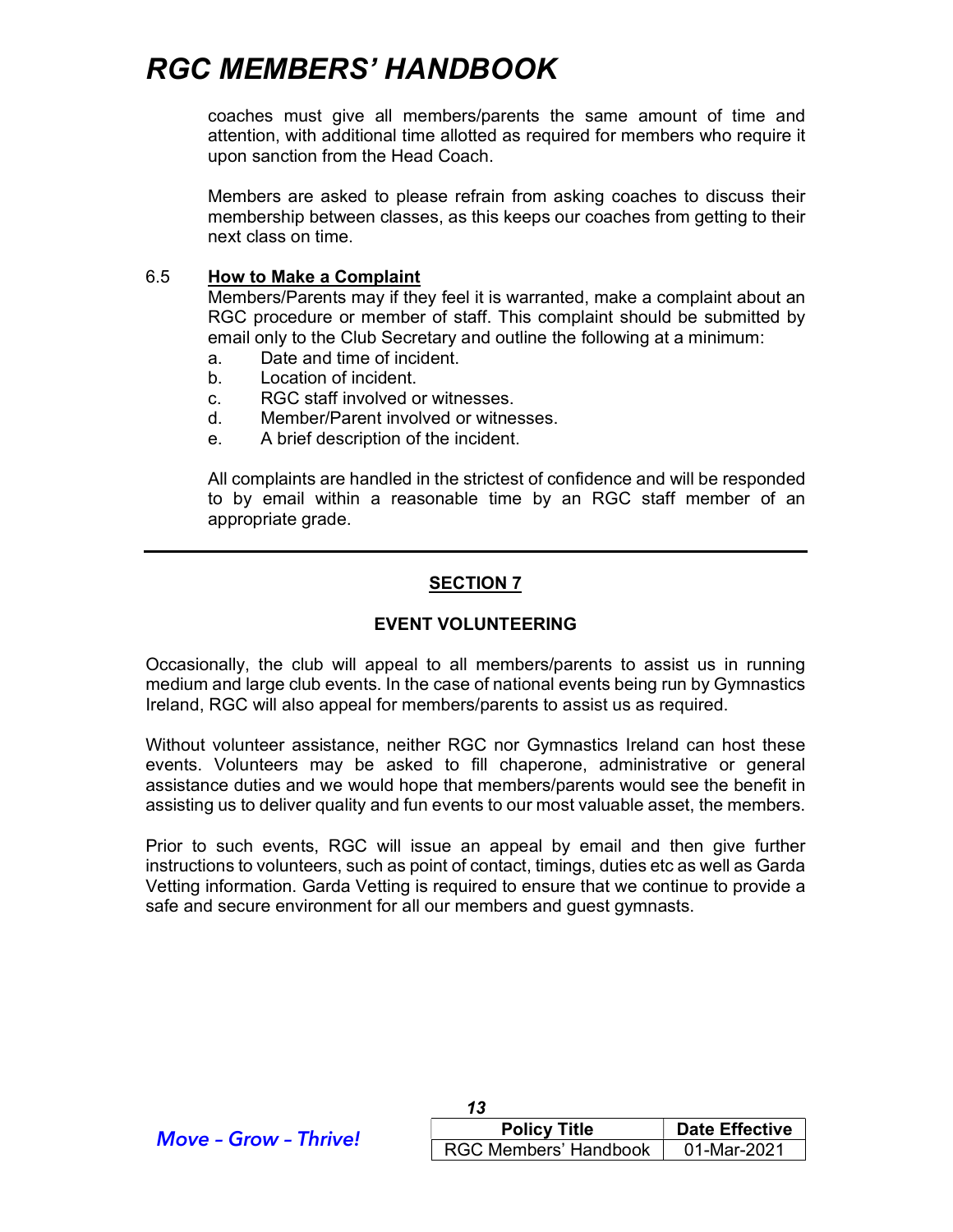#### SECTION 8

#### CLUB FUNDRAISING

As with event volunteering, RGC will conduct fundraising events from time to time in order to cover costs for trips away, new equipment or general club financial stability. As with events, RGC may request the help of volunteers to assist us with these events. We would ask all members/parents to assist us in whatever way they can to ensure that RGC remains in a position to provide its quality service to our members.

Should any member/parent be aware of a potential sponsor for RGC (in any form or for any amount), they are encouraged to pass this information to our Club Secretary. These matters will be greatly received and dealt with the strictest of confidence.

#### **SECTION 9**

#### FEE POLICY

As a non-profit gymnastics club, we pride ourselves on offering first class instruction to small groups at competitive rates. We are also mindful that membership and training fees add up to a considerable amount, particularly at a competitive level. Fees for members training more than 12 hours a week in our Performance programmes are subsidised by the club.

#### 9.1 Membership Fees

#### a. Club Membership: €30 Annually

 This membership is valid for 12 months from the first date of enrolling in an RGC class and is billed annually when due. For new members, this fee must be paid prior to attending classes.

b. GI Membership: Relevant Rate Annually All members must pay their annual GI membership fee. This is normally applied to member's accounts annually in September. GI Membership runs from September to August and the cost is directly set by GI.

c. GI Camp Membership: Relevant Rate Annually This fee is normally included in the set price of the camp and is only payable by non-RGC/GI members for the duration of the camp.

d. External Members: €30 Annually This membership is valid for 12 months from the first date of registering as an external member and is billed annually when due.

| <b>Move - Grow - Thrive!</b> | <b>Policy Title</b>   | <b>Date Effective</b> |
|------------------------------|-----------------------|-----------------------|
|                              | RGC Members' Handbook | 01-Mar-2021           |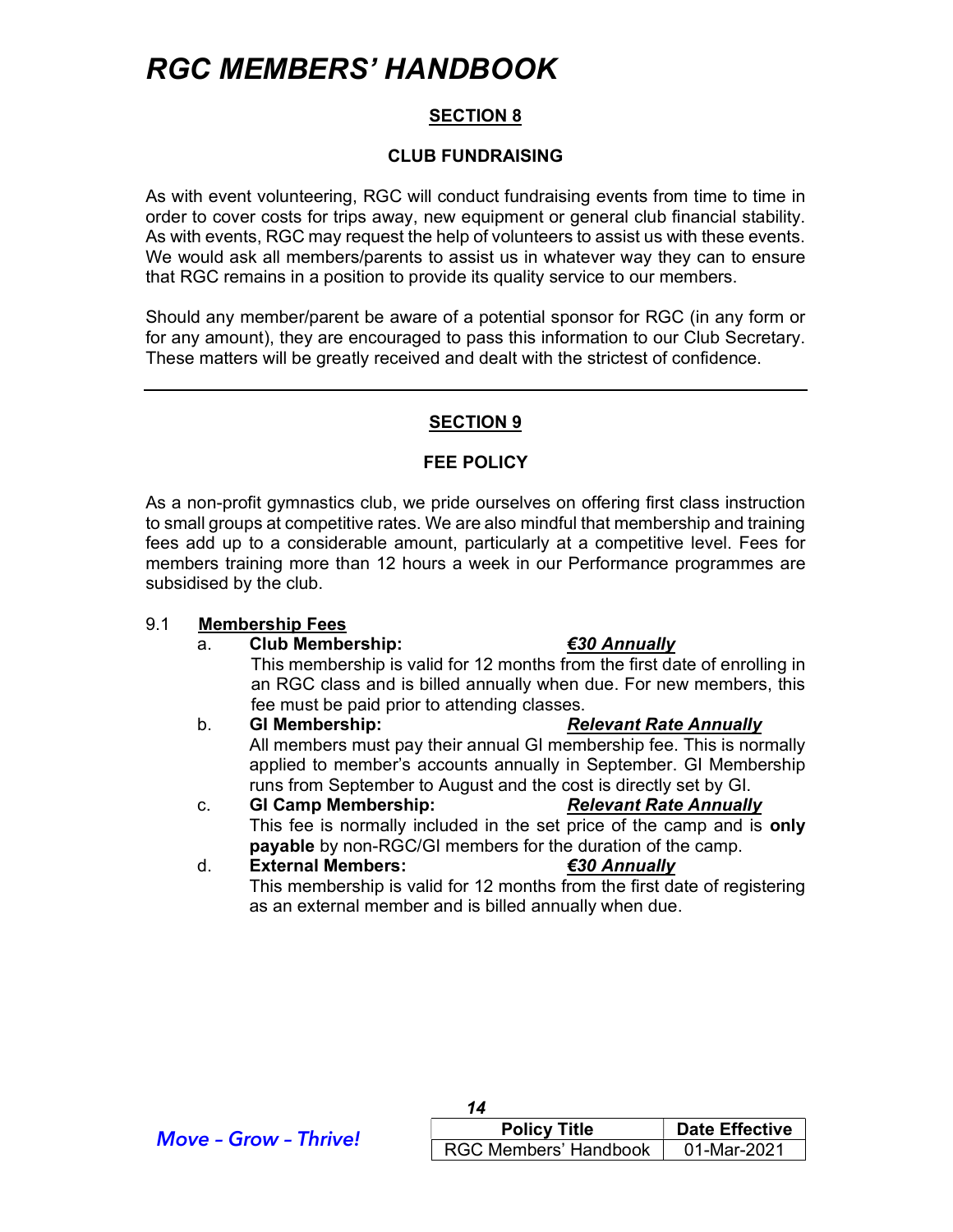#### 9.2 Programme Fee Structure & Rates

Tuition fees (also referred to as training fees), is the amount a member is billed for attending classes with us. Fees are planned for each 12-month training year (September – August). Fees are devised around the number of hours a member trains weekly and the number of planned training weeks per year as approved by the Head Coach. The planned tuition costs are then spread evenly across a twelve-month period for payment.

Fees must be paid throughout a member's short periods of absence, including but not limited to personal/family engagements, short illness/injury and family holidays. Members may be eligible for credit to be applied to their account in certain circumstances. This is explained in the Class Credits section of this handbook.

The current rate for tuition is set at:  $\epsilon$  four  $\epsilon$  four  $\epsilon$  four (with a reduced charge per additional hour each week.)

#### 9.3 Programme Fees

 Members commit to paying the full programme fees in either of our two programmes of training (which include multiple disciplines and levels of ability):

- a. Performance Programmes: These programmes train for differing amounts of hours per week, with fees being based per group. Members enrolling in a performance programme of training, commit to training and paying fees for 12 months annually.
- b. Participation Programmes: These classes are enrolled on a continuous or rolling basis for 12 months annually.

#### 9.4 Once Off Fees

#### Programme Trial at RGC:

- a. Current RGC members may opt to try a different discipline offered by RGC at no cost for the trail session.
- b. Non-members of RGC are billed for the duration of the class. This is prorated against the set monthly fee for the group.

#### 9.5 Other Fees, Events & Purchases

 The undermentioned additional fees must be paid in advance in the relevant event or purchase.

- a. Other Fees: Should our National Governing Body (NGB) organise national or international competitive events or national squad training, the cost of this (as set by the NGB) will be billed to the member through their account.
- b. Other Events: From time to time, we organise fundraising events and raffles. Payments or contributions towards these events must paid at the time of the event or in advance as required.
- c. Purchases: We offer merchandise and equipment for sale through our Club Shop (Customer Portal). These purchases are applied to your account or can be paid for in advance.

| <b>Move - Grow - Thrive!</b> | <b>Policy Title</b>          | <b>Date Effective</b> |
|------------------------------|------------------------------|-----------------------|
|                              | <b>RGC Members' Handbook</b> | 01-Mar-2021           |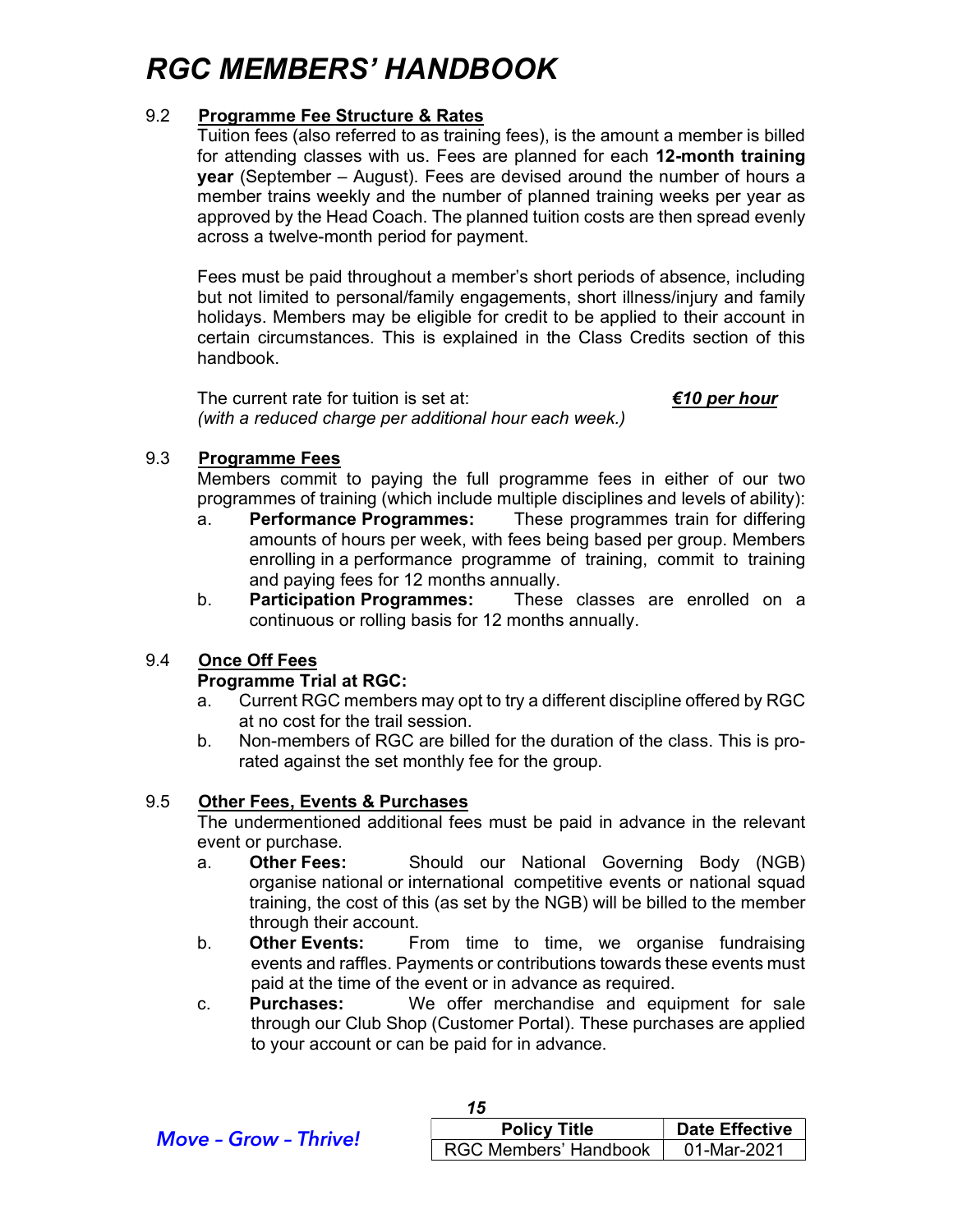#### SECTION 10

#### **DISCOUNTS**

#### 10.1 Family Member Discount

 The club offers a family member discount of €5 per month for each second and subsequent member enrolled in RGC programmes.

#### 10.2 Multiple Class Discount

 The club offers a discount of 25% for members who attend more than one class with the club. This discount is applied to the lowest priced class in which the member is enrolled.

 Members who would like to avail of these discounts must contact the club at least two weeks, prior to these additional family members joining RGC.

#### SECTION 11

#### BILLING & STATEMENTS

#### 11.1 General Guidelines

RGC's policy is that memberships and tuition fees are paid in advance of attending classes. New members are informed of their programme's fees in advance of joining RGC. Current members are informed and notified about their programme's fees before the training year commences annually. All members are automatically re-enrolled for each training year. If you wish to drop your enrolment, you must confirm this by email to the club.

 Timely payment of accounts allows us to continue to operate at its high level of excellence and keep the club in good financial health. This in turn allows us to grow as a club and offer further services to our members. All members are notified of their memberships and fees monthly via a statement issued by the Club Secretary. This statement will normally be issued one week before the payment is due each month.

#### 11.2 Monthly Billing Process

All members are billed monthly in advance of attending classes in RGC.

- a. Payment Due Date: Payment of your monthly account statement is due on or before the  $1<sup>st</sup>$  working day of every month.
- b. Automatic Payments: Also known as "Autopay", is an automatic deduction of your issued account statement from your registered credit/debit card on the 1<sup>st</sup> working day of every month. In exceptional circumstances, RGC may not be in a position to run Autopay on this date and members will be notified in advance.
- c. Registered Credit/Debit Card: All members of RGC are required to register a credit/debit card on their account and to ensure that their most up to date card details are uploaded as required. By joining RGC, you

| <b>Move - Grow - Thrive!</b> | <b>Policy Title</b>   | <b>Date Effective</b> |
|------------------------------|-----------------------|-----------------------|
|                              | RGC Members' Handbook | 01-Mar-2021           |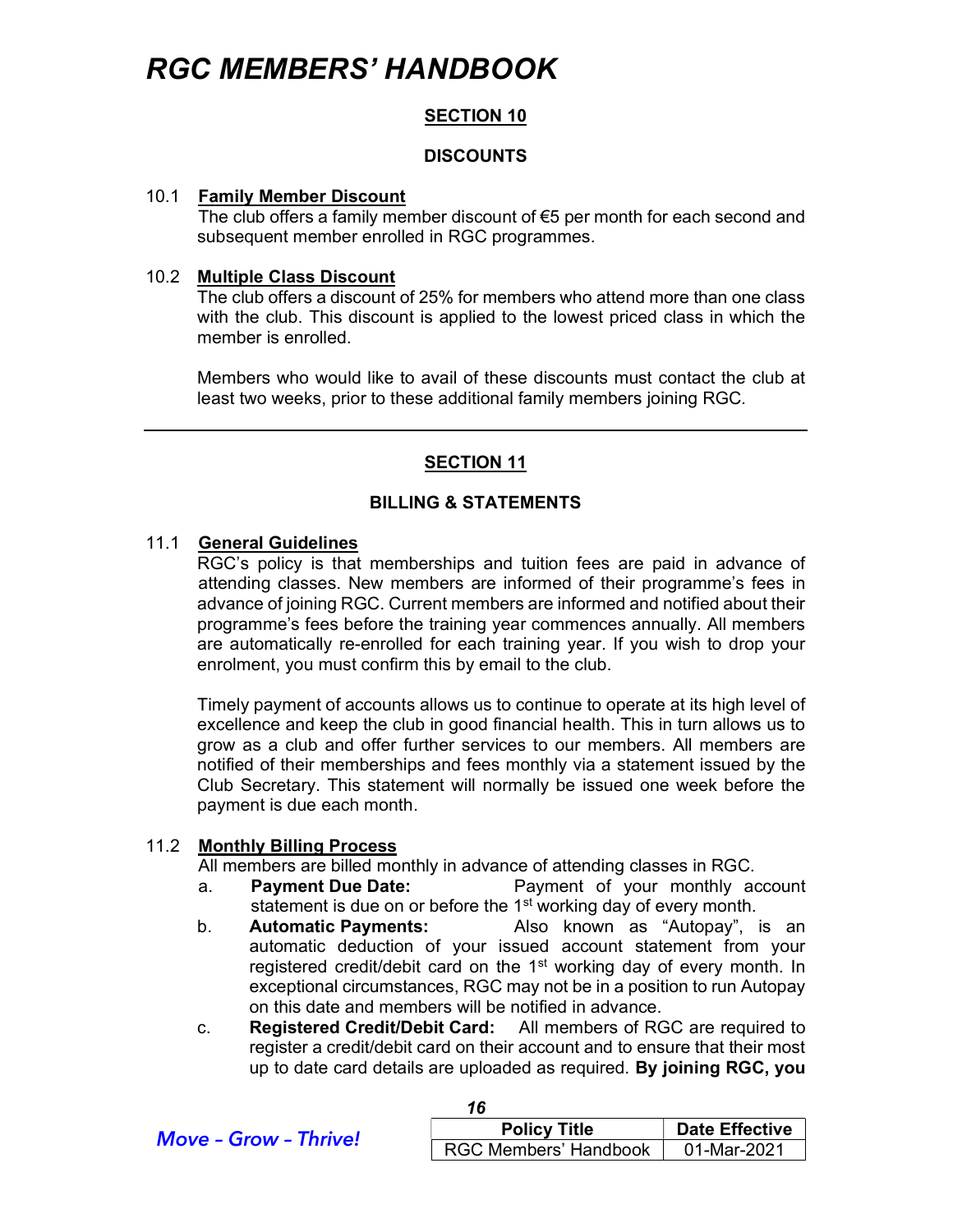commit to allowing the autopay function to be run monthly on your account.

- d. Prior Payment Methods: Members are welcome to directly make payments on their account statements prior to Autopay being run using the Customer Portal.
- e. Failed Autopay Payment: Should a member's autopay not clear, autopay will run again after 7 days to collect the payment. Members are requested to pay in advance of tuition, and continued failure to pay may result in their membership being cancelled.

#### 11.3 Late Payment

 RGC is, of course, understanding of certain situations and may be in a position to assist members as outlined in Section 12. We also understand that late payments may occur and would ask members to contact the Club Secretary in this event as soon as possible. It is our policy that members who fail to pay their monthly accounts and do not engage with the club, will have their membership and programme enrolment revoked.

#### 11.4 Financial Data Processing

 The information you supply when registering your payment card on the Customer Portal is not available to RGC staff members. This is retained by our software provider. If a member choses to discontinue their membership of RGC, their card details will be deleted by the service provider.

### SECTION 12

#### CREDIT POLICY

#### 12.1 General Guidelines

 RGC does not grant account credit for general absences including a short illness or minor injury.

#### 12.2 Prolonged Absence

- RGC will grant account credit in the following circumstances upon receipt of a Medical or Physiotherapists Certificate (which states the period of expected absence) where the member is unable to attend for three or more consecutive weeks training;
	- i. Injury.
	- ii. Prolonged Illness.
- b. Each case will be reviewed by the Club Manager & Lead Coach after three consecutive months (or six cumulative months in a year) to assess whether the gymnast needs to reduce their training commitment and join another suitable group, in the best interests of the gymnast's safe training.

 c. RGC requests that members notify the club as soon as possible to allow us to credit your account in advance of statements being issued.

| <b>Move - Grow - Thrive!</b> | <b>Policy Title</b>          | <b>Date Effective</b> |
|------------------------------|------------------------------|-----------------------|
|                              | <b>RGC Members' Handbook</b> | 01-Mar-2021           |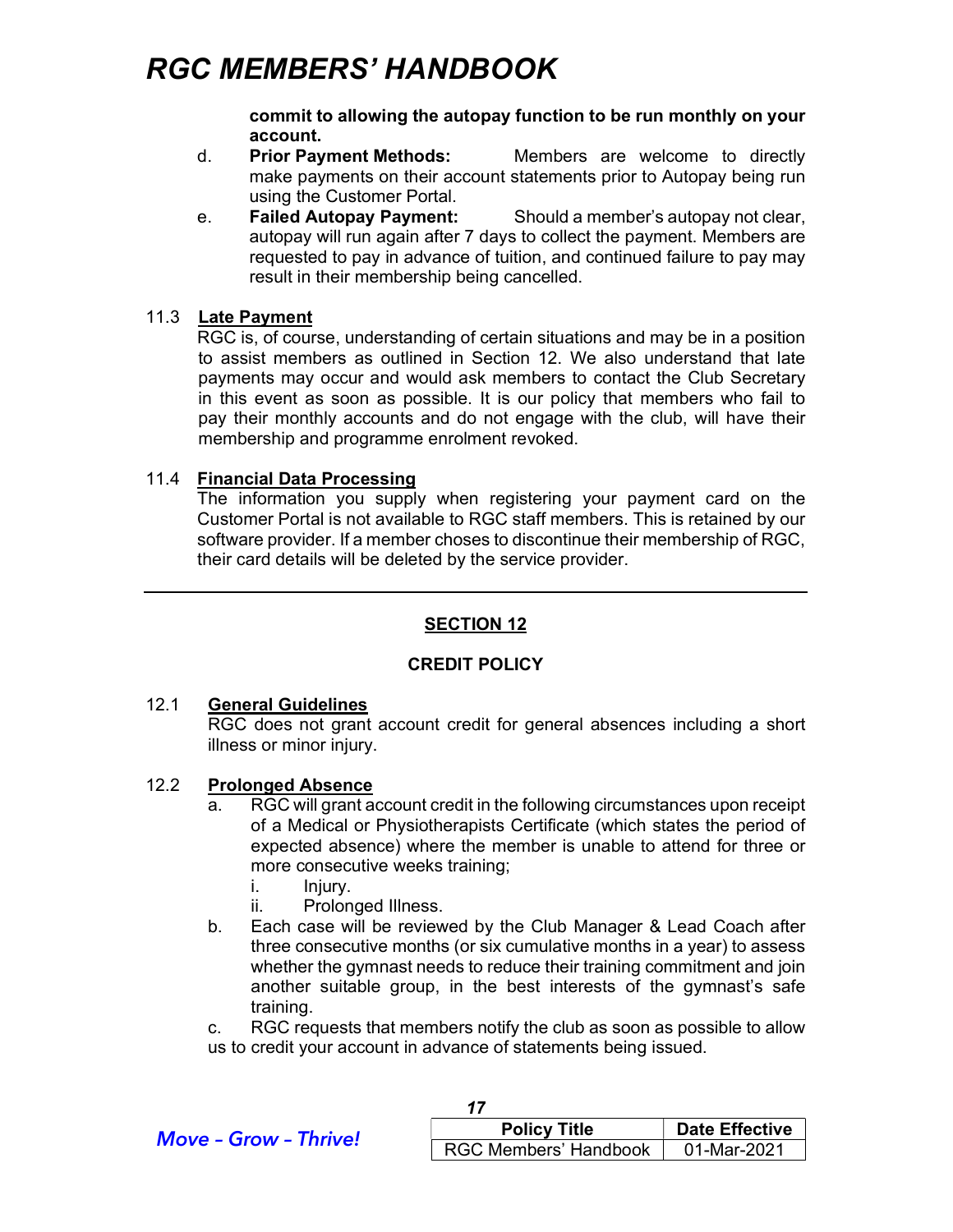#### 12.3 Return from Injury Credit

 Members who attend more than one training session per week and sustain a long-term injury (preventative injury which means the gymnast is not able to train fully for more than three weeks), can apply to have this Credit applied to their account.

 The member's parent/guardian (if under 18) or the gymnast (if 18 or older), must send an email to the Club Secretary stating that they are happy for the gymnast to return to training while injured. This must in all cases be accompanied by a medical or physiotherapists certificate which states the expected return to full training date. This in turn will be referred to the Lead Coach for consideration of a safe return to training for the gymnast. If the Lead Coach assesses that a return to any training is not safe, the gymnast will not be allowed to return until they are either reassessed or fully fit.

 The credit applied will be based on the average number of hours that the member will safely train and as agreed with their Lead Coach in a calendar (billing) month. This will be confirmed with the Lead Coach monthly prior to statements being issued.

 Each case will be reviewed by the Club Manager & Lead Coach after three consecutive months (or six cumulative months in a year) to assess whether the gymnast needs to reduce their training commitment and join another suitable group, in the best interests of the gymnast's safe training.

In all cases, only the Club Manager is authorised to grant this credit.

#### 12.4 Single Class/Event Credit & Make-Up Classes

 RGC will grant either a single class/event credit or make-up class only in the following circumstances;

- a. Bereavement in a member's immediate family.
- b. Classes/Events cancelled by RGC.

#### 12.5 Events outside of RGC's Control

 Should an event which would normally be deemed as an "Act of God" (such as National Weather Warnings, Flooding etc) disrupt RGC's operations, a make-up session will be offered as soon as possible to the effected members. RGC will not grant credit in these situations.

#### SECTION 13

#### FINANCIAL DIFFICULTY

Any member of RGC who is facing financial difficulty with their accounts are asked to contact the Club Secretary to discuss alternative fee payment options. Early engagement with the Club Secretary will prevent a large bill accumulating. Members in this situation will have their case discussed in the strictest of confidence.

| <b>Move - Grow - Thrive!</b> | <b>Policy Title</b>          | <b>Date Effective</b> |
|------------------------------|------------------------------|-----------------------|
|                              | <b>RGC Members' Handbook</b> | 01-Mar-2021           |

 $\overline{18}$